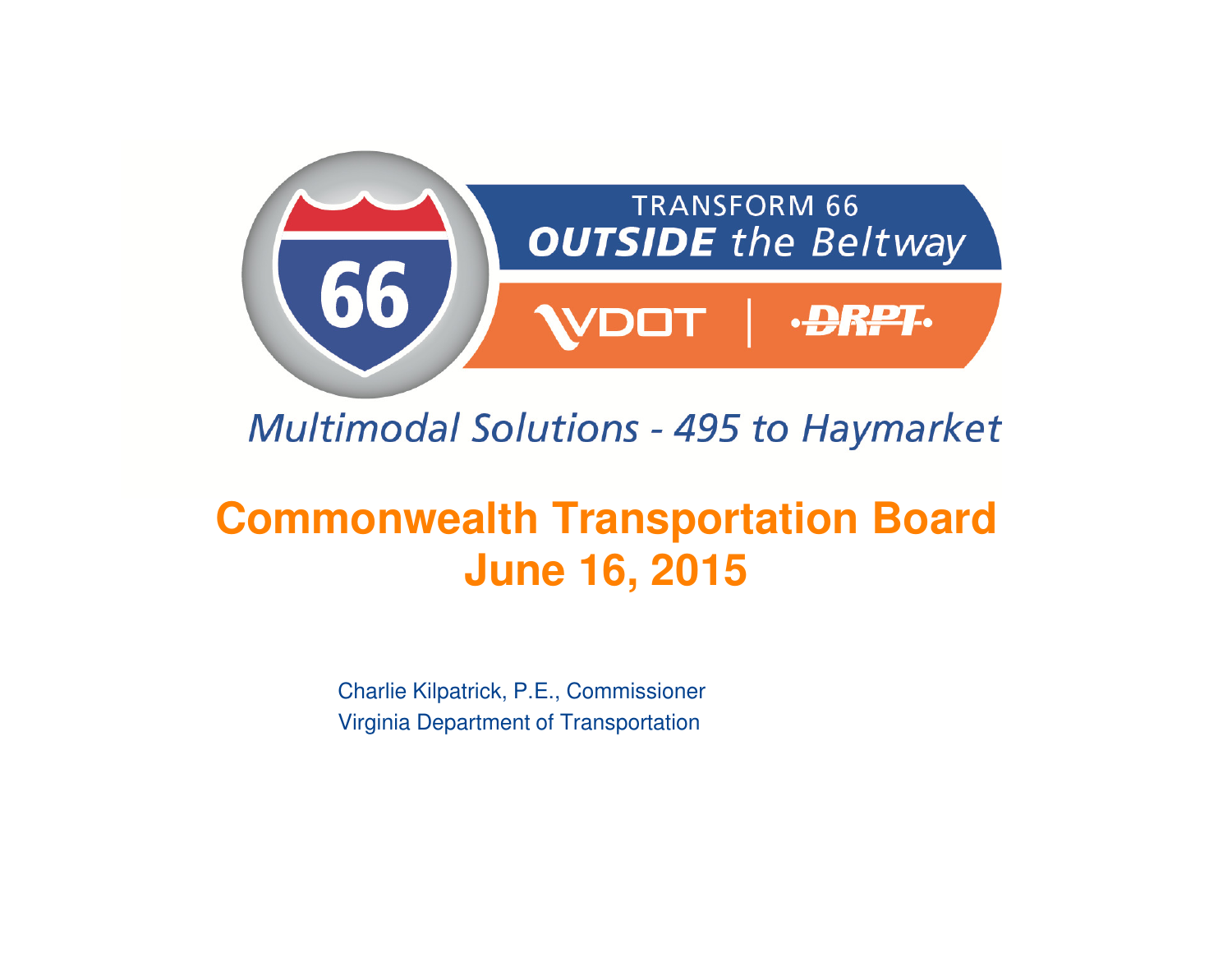

**Multimodal Solutions - 495 to Haymarket** 

# **Public Hearing Results**

- •Public Hearings held on May 27, May 28, June 2, June 3
- • More than 600 people attended; Oakton High School meeting had most attendees - approximately 300
- • Approximately 100 people provided verbal comments; 30 provided individual comments to court reporter
- $\bullet$  More than 580 comments received by Transform66@VDOT.Virginia.gov
- • Additional comments being received via mail, email or online currently being assembled
- All comments must be received by June 18, 2015 for inclusion in public record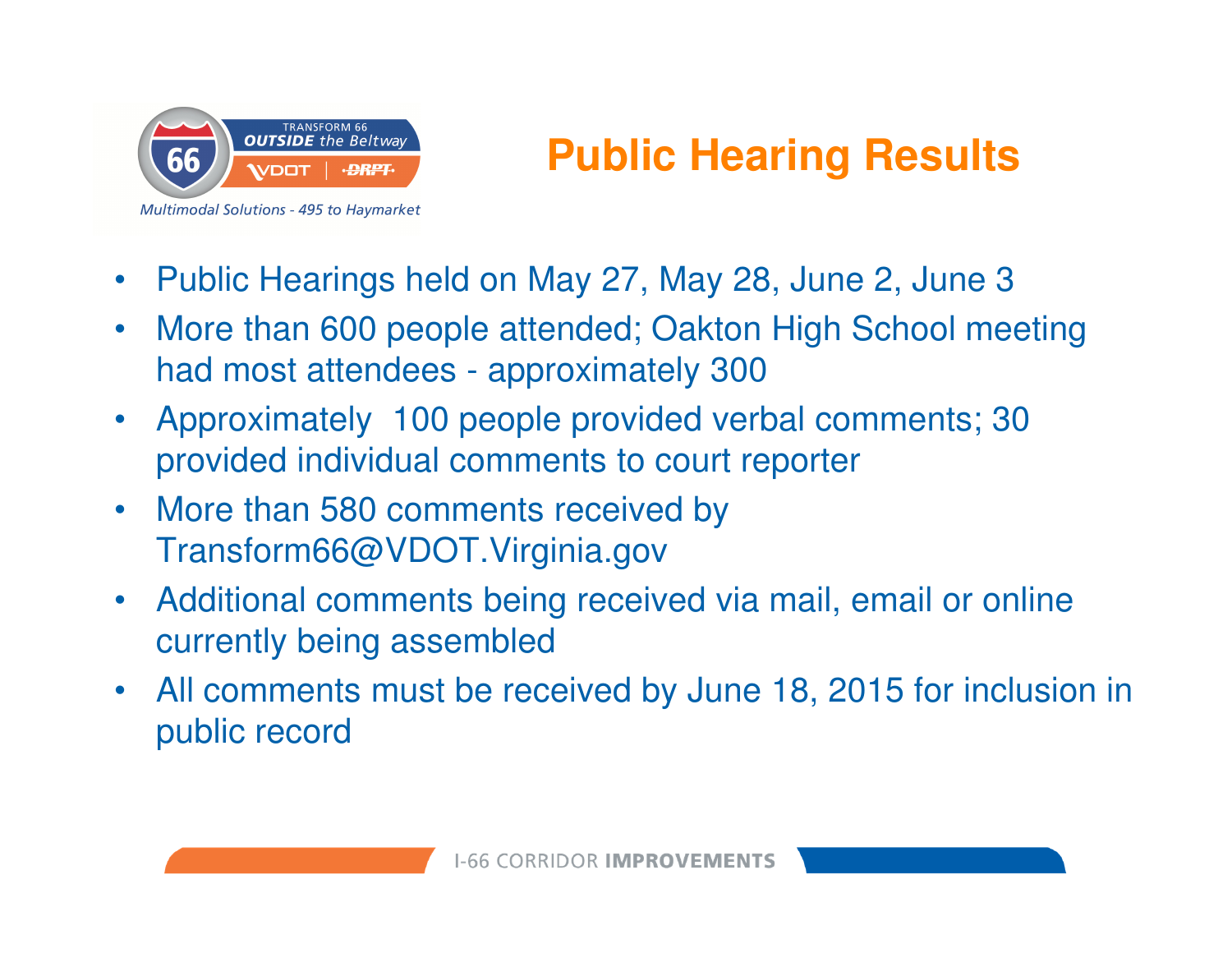

#### **Public Comments**

- $\bullet$ Dunn Loring communities expressing concern about significant property impacts
- $\bullet$  Concerns about I-495 and I-66 Interchange - community supports "Do No Harm" alternative - project team working with community and refining design options
- $\bullet$ Stenwood Elementary School families concerned about partial loss of playing fields
- $\bullet$  Bike and pedestrian advocates strongly support better trail system
	- $\Box$  Some adjacent homeowners expressed concern about parallel bike trail, within the area between Gallows and Boute 50. the area between Gallows and Route 50
- •Concern about HOV-2+ to HOV-3+ conversion
- • Perceived disparity between Arlington County and Fairfax County regarding widening I-66
- $\bullet$ Strong support for investing in transit and Metrorail first
- $\bullet$ Concern over managed lanes and tolls
- •Concerns and support regarding possible P3 procurement.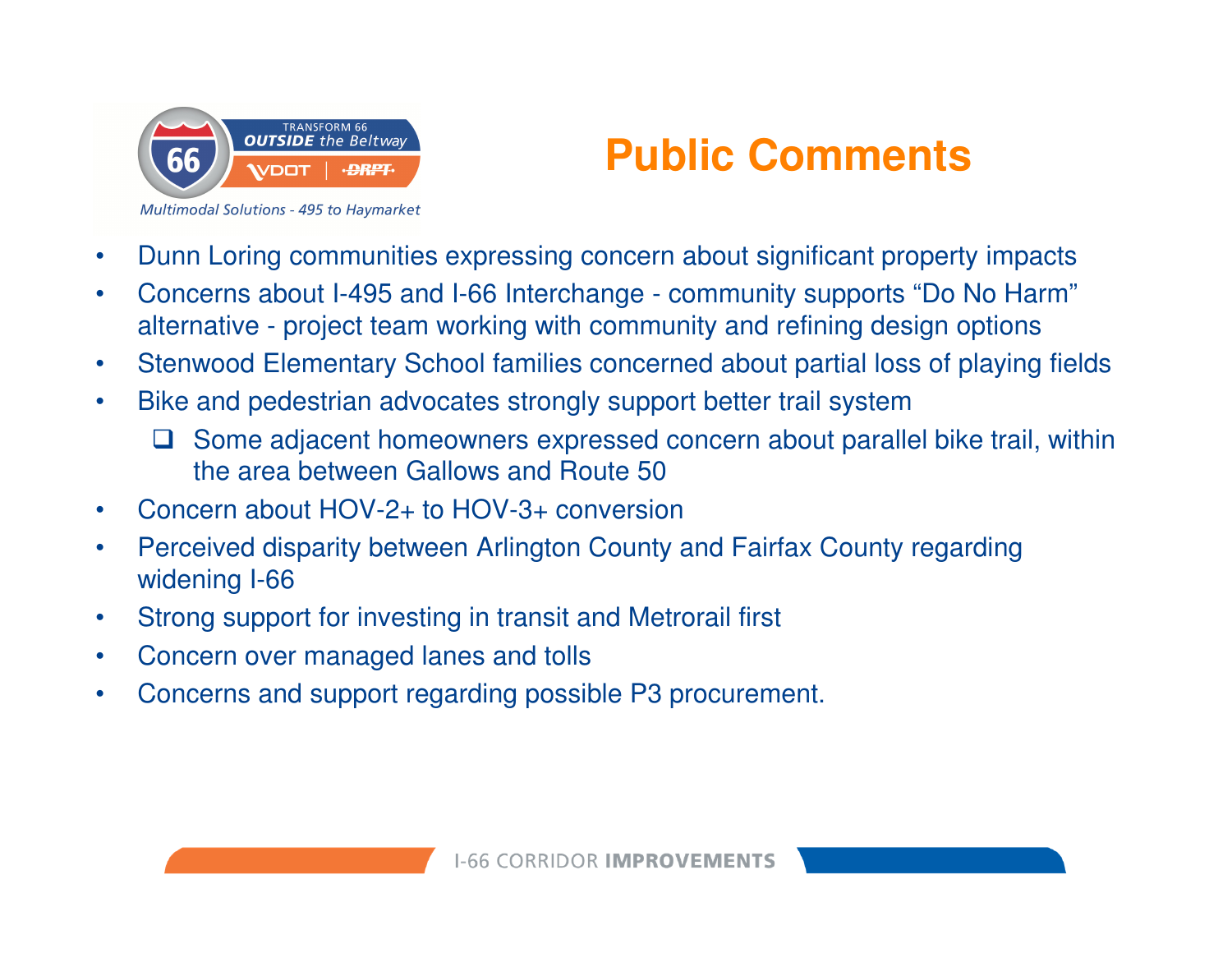

## **Current Project Activity**

#### •Environmental NEPA Process

- **Q** Review and respond to comments  $\Box$
- $\Box$ Revise and finalize document
- ப Identify Preferred Alternative
- $\Box$ Complete remaining field work and analyses
- $\Box$  Final Section 4(f) Evaluation; Section 106 Effects Determination Revised Environmental Assessment
- •Determine Preferred Alternative
- •Continued locality and agency communication
- •Public outreach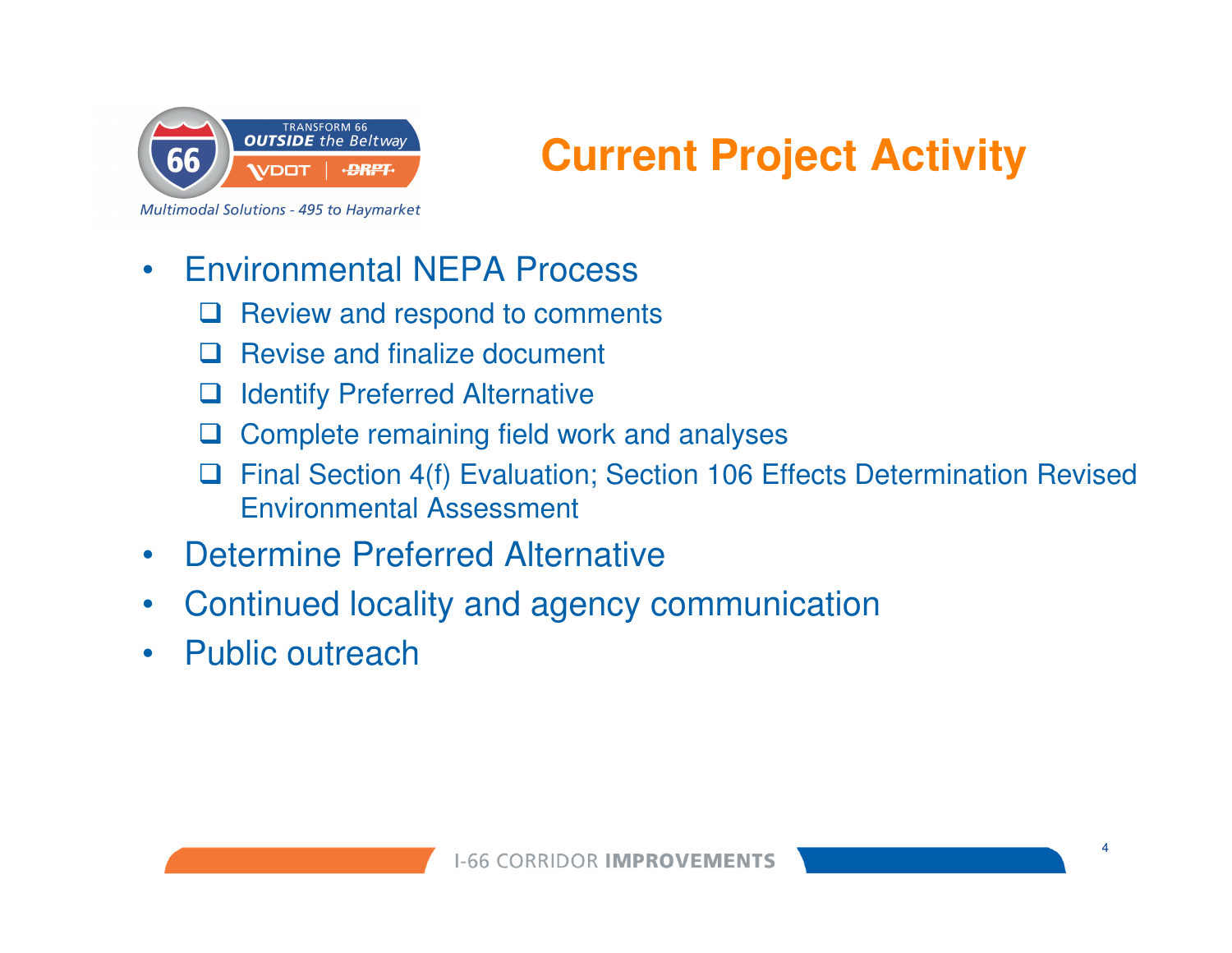

## **Transit/TDM/Park-and-Ride**

- $\bullet$  Received comments from PRTC and Fairfax County on transit plan and working to incorporate/address
- $\bullet$  Refining transit service plan based on comments received during public hearing and from transit operators
- $\bullet$  NEPA coordination regarding avoidance alternatives for park-and-ride facilities with Section 4(f) environmental impacts
	- $\bullet$ Haymarket (US 15)
	- •Manassas (Balls Ford Road)
- $\bullet$ Meeting with Transit Technical Advisory Group (TTAG) on July 14<sup>th</sup> to share public and stakeholder transit comments received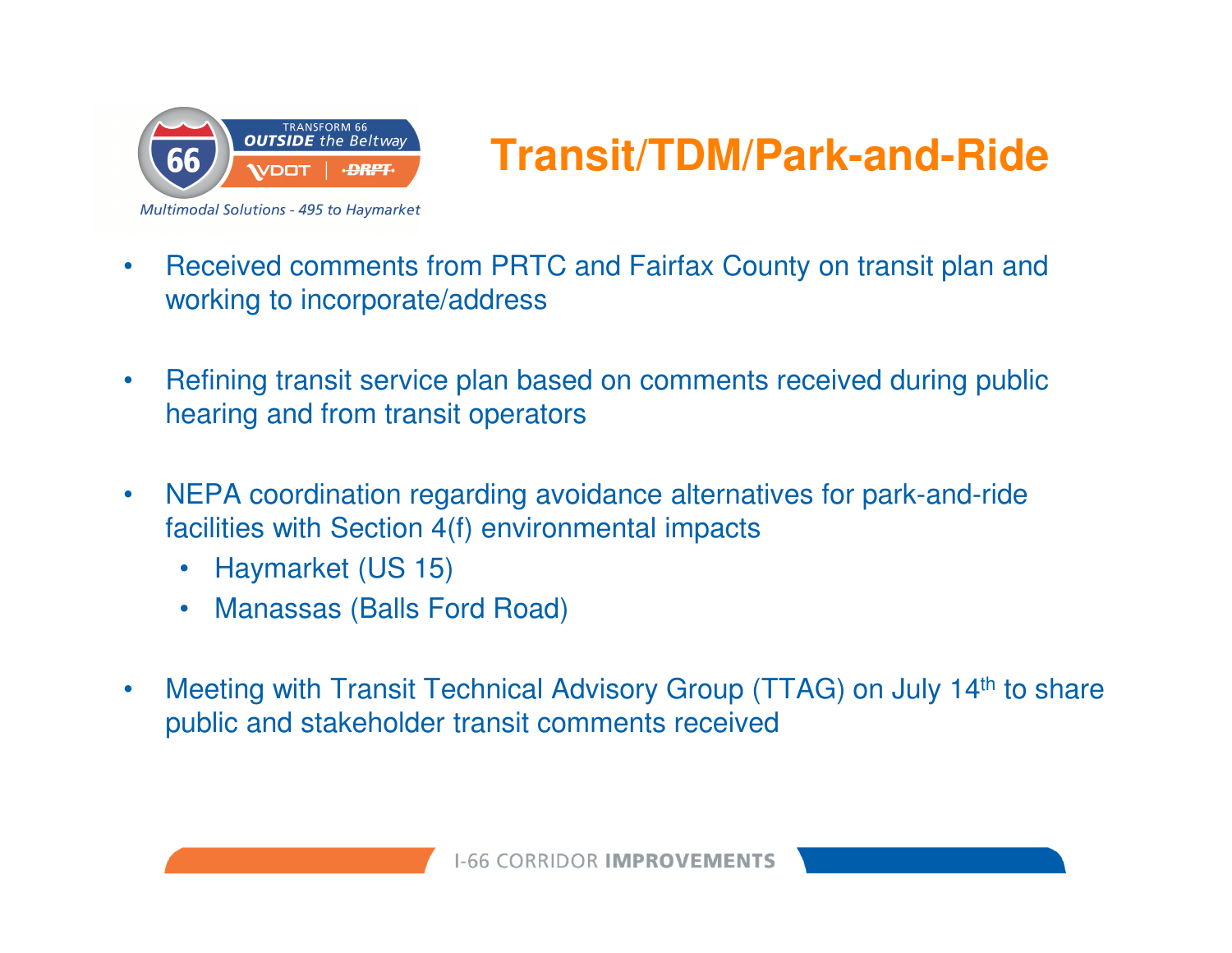

#### **Moving Forward**

Two Track Process

- **1. Develop and advance the public finance option.**
- **2. Evaluate the P3 option against the published Draft Term Sheet.**
	- **Conduct one-on-one meetings with potential P3 concession teams.**
	- **Based on inputs from the meetings, VDOT and DRPT will determine whether the P3 option should be considered and advanced.**
	- **Present findings to the Transportation P3 Advisory Committee.**

**If it is determined that moving forward with the development and operation of the facility pursuant to the PPTA serves the public interest a P3 procurement will be advanced. A public finance option will also continue to advance.**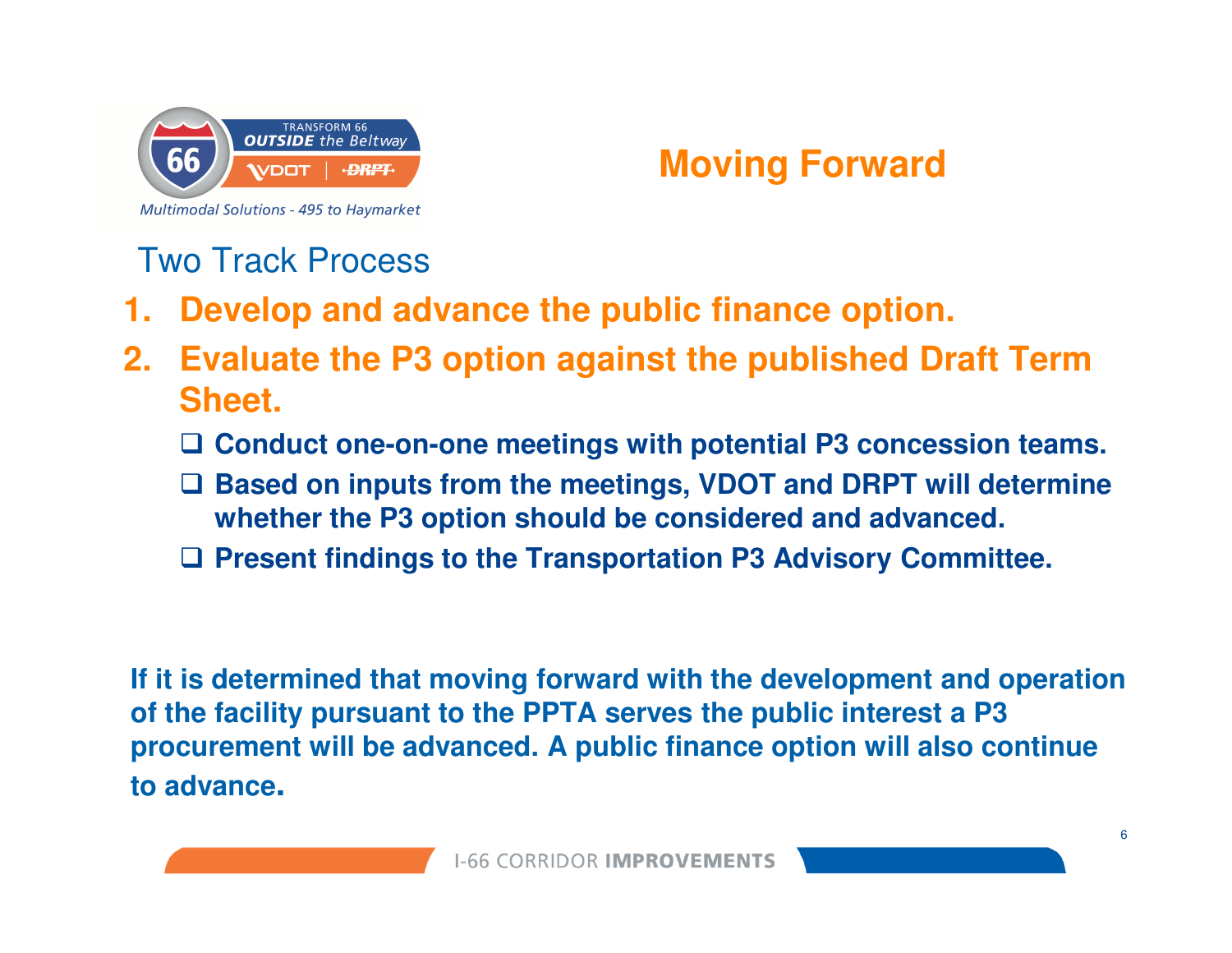

#### **Key Milestones**

Multimodal Solutions - 495 to Haymarket

| <b>Key Milestones</b>                                                 | <b>Dates</b>       |
|-----------------------------------------------------------------------|--------------------|
| <b>Transportation P3 Advisory Committee</b><br>determination expected | <b>July 2015</b>   |
| <b>Public Outreach for preferred alternative</b>                      | Ongoing            |
| Present preferred alternative at CTB<br>Workshop                      | September 15, 2015 |
| <b>CTB</b> decision on preferred alternative                          | October 14, 2015   |
| TPB action on project in CLRP                                         | October 2015       |
| <b>Final Environmental Document</b>                                   | <b>End of 2015</b> |
| <b>Design Public Hearing</b>                                          | 2016               |
| <b>Construction Start</b>                                             | 2017               |
| Open to traffic                                                       | 2021               |